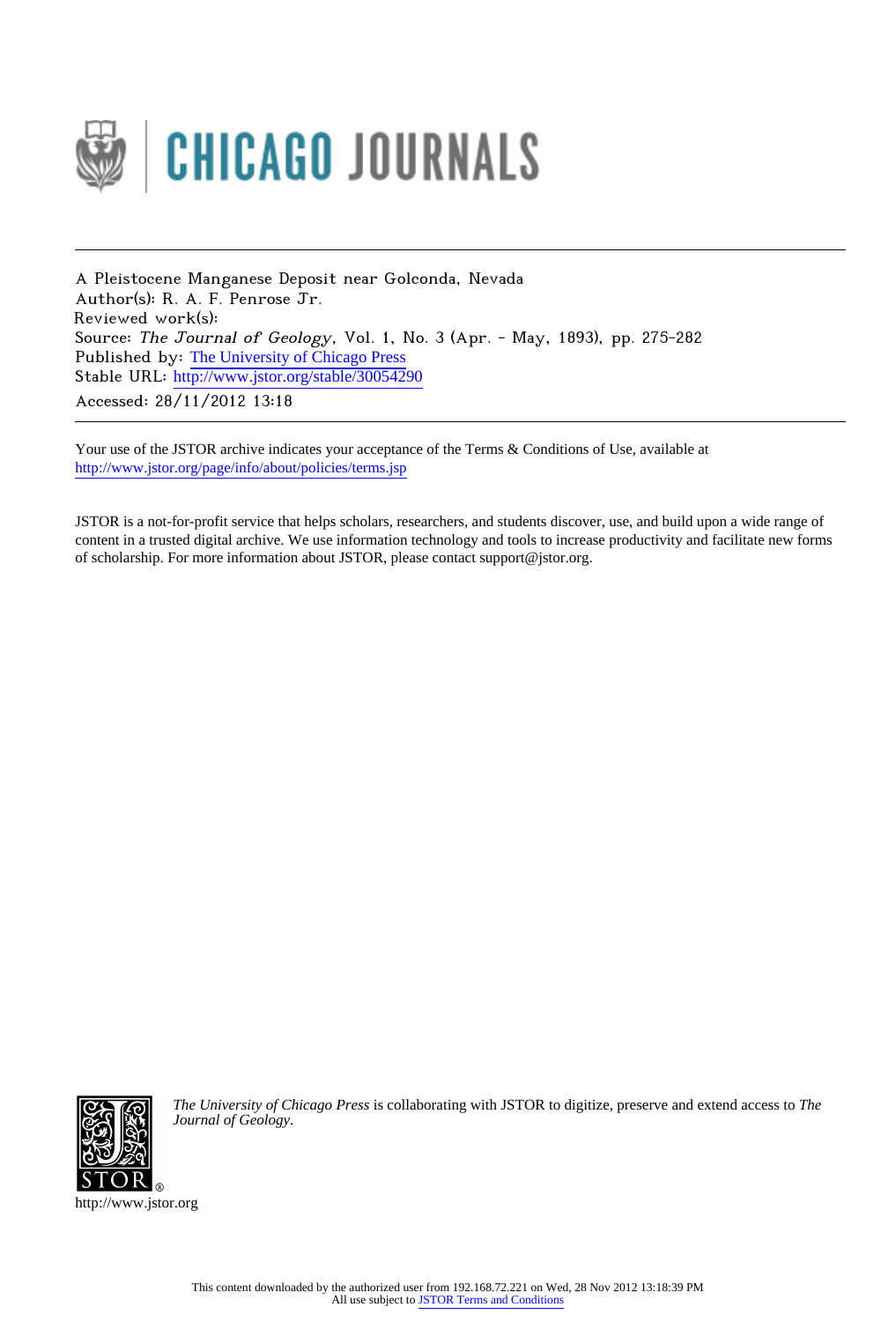# **A PLEISTOCENE MANGANESE DEPOSIT NEAR GOLCONDA, NEVADA.'**

### **THE LOCATION OF THE DEPOSIT.**

**GOLCONDA is a small settlement in northern Nevada, in the valley of the Humboldt river, on the line of the Central Pacific Railroad. A deposit of manganese ore occurs about three miles northeast of the town, on a part of the Havallah Range locally known as the Edna Mountains, and a short distance south of where the Humboldt river has cut its channel through the range.**  The deposit is small and of no great commercial value, but it is **of interest both in the nature of the ore and in its geologic relations.** 

## **THE NATURE OF THE ORE.**

**The ore is a massive, black, glossy oxide of manganese with a hardness varying from 3 to 4. It is generally of a more or less porous structure, often containing cavities lined with mammillary or stalactitic forms, and it sometimes shows apparent signs**  In places it is soft, earthy and pulverulent and con**tains angular fragments of sandstone, shale and limestone from**  a small fraction of an inch to several inches in diameter. **times it is stained brown by iron.** 

**The following analysis by R. N. Brackett, Chemist of the Geological Survey of Arkansas, shows the composition of a specimen of this ore dried at 110°- 115° Centigrade.** 

**Analysis of Manganese Ore from near Golconda, Nevada.** 

| Manganese protoxide (MnO)                     | $\blacksquare$ |                              | $-65.66$ |
|-----------------------------------------------|----------------|------------------------------|----------|
| Oxygen $(O) -$                                |                | ٠                            | 10.31    |
| Ferric oxide ( $Fe8O8$ )<br>$\hbox{\small -}$ | -              | $\qquad \qquad \blacksquare$ | 3.32     |

**<sup>&#</sup>x27;This deposit was examined by the writer while investigating the manganese resources of the United States and Canada for the Geological Survey of Arkansas, and was first described in Vol. I. of the Geological Survey of Arkansas for 1890, J. C. Branner, State Geologist, R. A. F. Penrose, Jr., Assistant Geologist.**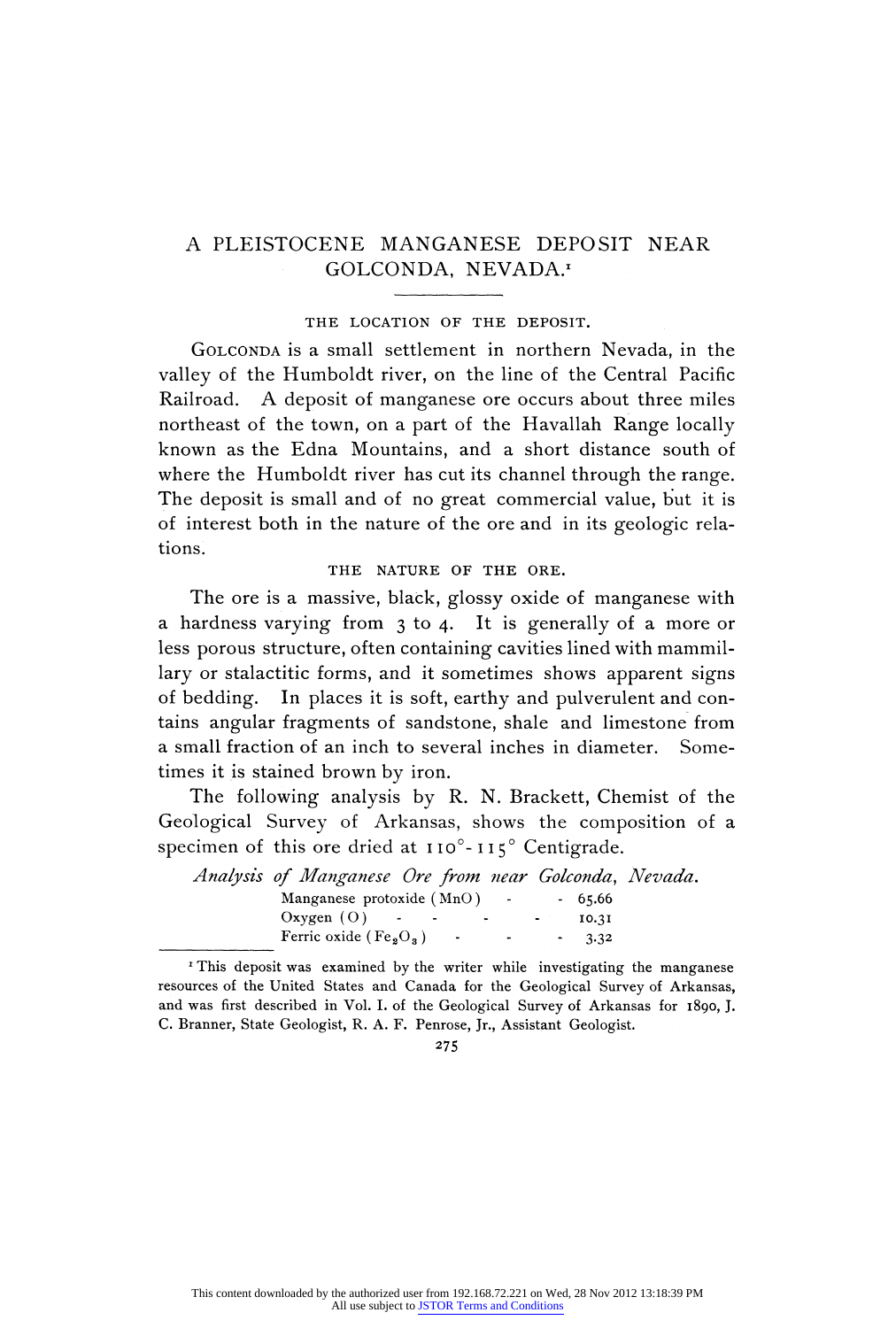| Alumina $(Al_2 O_2)$       |  |  | 0.34                                           |
|----------------------------|--|--|------------------------------------------------|
| Cobalt oxide (CoO)         |  |  | (not determined) <sup><math>\cdot</math></sup> |
| Lime $(CaO)$               |  |  | 3.44                                           |
| Baryta (BaO)               |  |  | 5.65                                           |
| Magnesia ( $MgO$ )         |  |  | 1.26                                           |
| Potash $(K_2O)$            |  |  | 0.35                                           |
| Soda $(Na9O)$              |  |  | none.                                          |
| Phosphoric acid $(P_8O_5)$ |  |  | none.                                          |
| Tungstic acid ( $WOa$ )    |  |  | 2.78                                           |
| Silica $(SiO_9)$           |  |  | 1.70                                           |
| Water and organic matter   |  |  | 4.16                                           |
|                            |  |  | 98.97                                          |
| Metallic manganese         |  |  | 50.85                                          |
| Metallic iron -            |  |  | 2.32                                           |
| Metallic tungsten          |  |  | 2.20                                           |
|                            |  |  |                                                |

**It will be seen by the analysis that the ore is an impure oxide of manganese, being possibly a mixture of the peroxide and sesquioxide, though the impurities obscure its true nature. The most remarkable feature of the ore is the considerable amount of tungstic acid present, comprising 2.78 per cent of the ore and corresponding to 2.20 per cent of metallic tungsten. The form in which the tungsten exists in the ore is uncertain. It is possible that it may exist as a tungstate of manganese or iron, or of both, or perhaps of one of the other bases present. It may either have been deposited from solution with the manganese, or it may have been brought in as detritus from an outside source during the deposition of the ore, in the same way as the fragments of rock were brought into the deposit.** 

**Though from a mineralogical standpoint the ore is impure, yet for commercial purposes the analysis shows a good grade of manganese ore, and the presence of the tungsten would give additional value to the ore in the manufacture of certain kinds of hard steel.** 

### **THE NATURE OF THE DEPOSIT.**

**The ore occurs as a lenticular deposit imbedded in a soft white or buff colored calcareous tufa which contains fragments of sandstone, shale and massive limestone similar to those found** 

<sup>1</sup> There is more than a trace of cobalt present but the amount was not determined.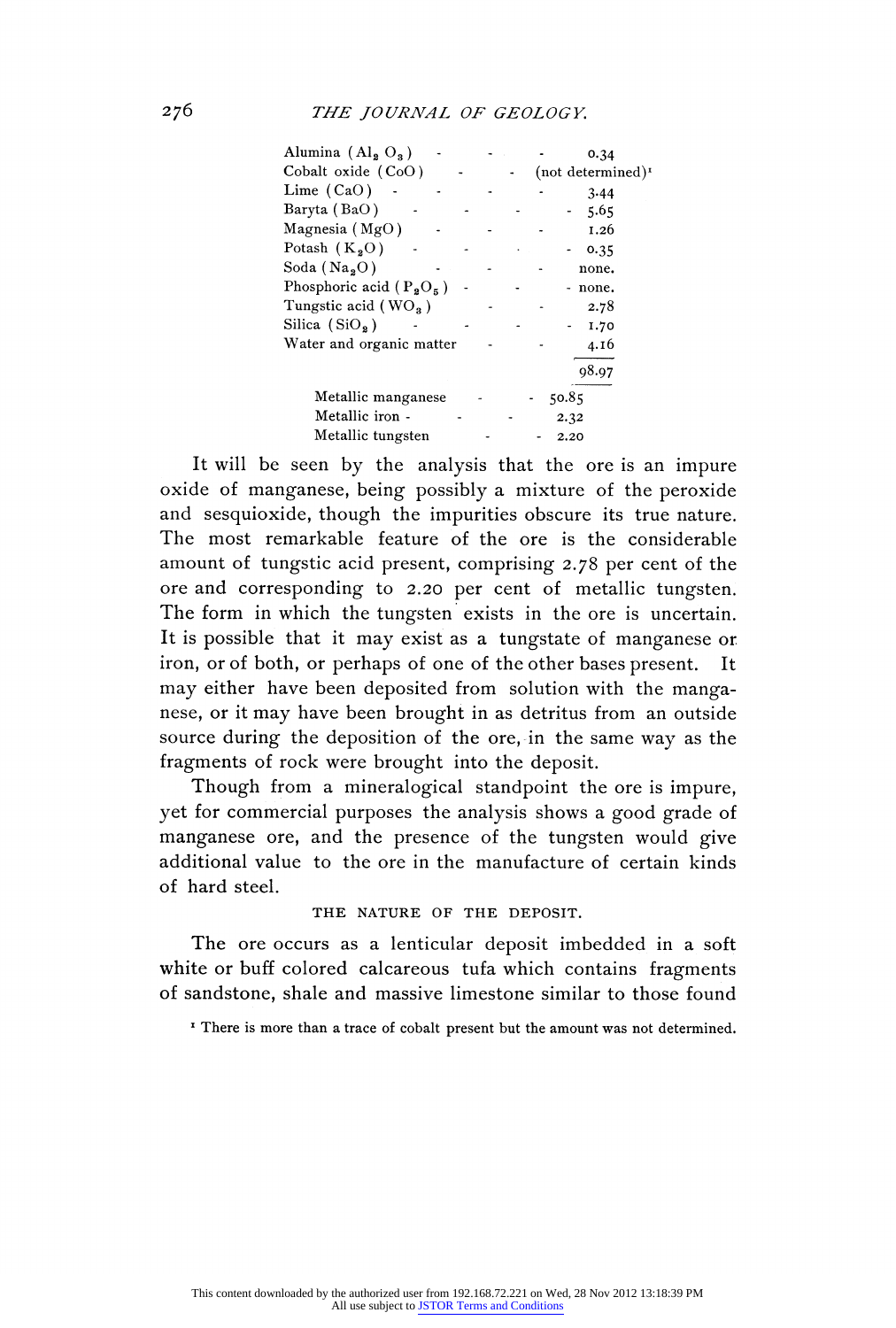**277** 

**in the ore and often in sufficient quantities to form a breccia. This material composes a small knoll on the lower slope of the mountain, and lies on the upturned edges of underlying shale. The association of the manganese and the tufa is shown in Figure I, while the relation of the deposit as a whole to the Edna Mountains is shown in Figure 2. The first figure represents the small knoll on the left hand side of the second figure.** 



FIGURE 1.-Section through the Golconda manganese deposit. **A. Calcareous tufa. B. Manganese ore. C. Shale. Horizontal scale: 1** inch  $= 125$  **feet.** Vertical scale: **1** inch  $= 80$  **feet.** 



**FIGURE 2.-Section showing the relation of the Golconda manganese deposit to the rocks of the Edna Mountains.** 

**A. Quartzite. Horizontal scale: I inch = 500 feet. Vertical scale: I inch = 300 feet. (Both of B. Shale. C. Limestone. D. Manganese-bearing deposit. these scales are only approximations.)** 

**The outcrop of the ore bed appears as a horizontal black band along the side of the knoll facing the mountains, and is very variable in thickness, in some places being represented only as a black line in the white material enclosing it and in others** 

This content downloaded by the authorized user from 192.168.72.221 on Wed, 28 Nov 2012 13:18:39 PM All use subject to [JSTOR Terms and Conditions](http://www.jstor.org/page/info/about/policies/terms.jsp)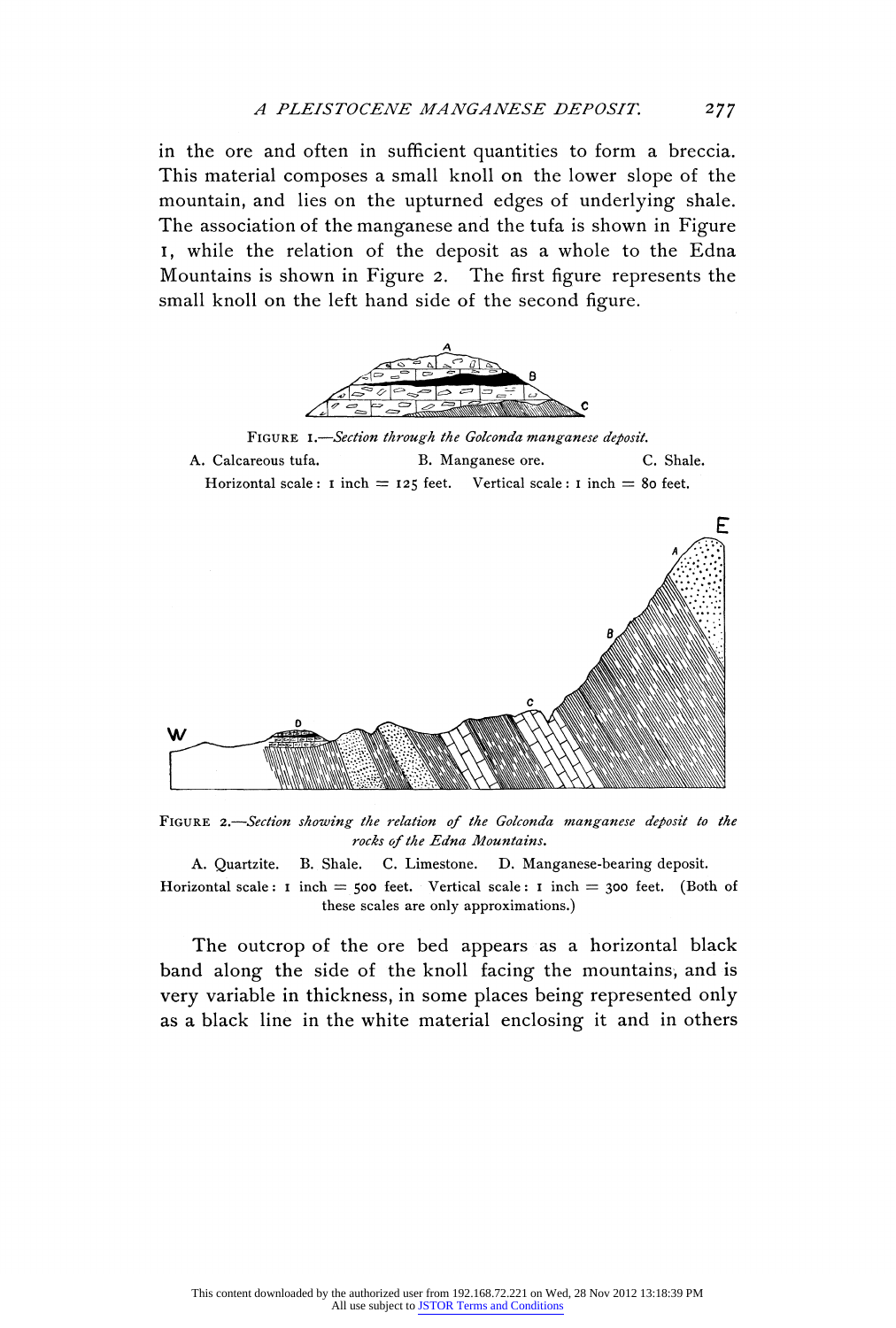**widening to a maximum, where exposed, of three and a half**  On the west slope of the knoll the ore bed is not seen at **all, the only trace of it being an occasional black stain or dendrites in the limestone along the line where it should outcrop if it extended through to this side. The bed also thins out to the north and south, the whole length of the outcrop being only about 400 feet. East of the outcrop of the ore, the knoll is cut sharply off, as shown in Figure 2, by a rocky area which separates it from the mountains. It will thus be seen that the amount of ore here is limited, and it is probable that the area underlain by it does not cover more than a few acres.** 

**Beneath the ore bed, as seen in one of the small pits that have been made on the deposit, the calcareous material is soft and partakes of the nature of a marl, while above, it is often much harder and has in many places become coarsely crystalline. The crystillization seems to have taken place in spots in the bed, and frequently bodies of crystalline material are surrounded by, and blend into a massive and softer tufa of the same composition.** 

**The fragments of sandstone, shale and gray limestone found in this deposit are of the same nature as the beds of those rocks which comprise the mountain to the east and are undoubtedly**  The pieces of limestone are so markedly **different from the calcareous bed enclosing them that they cannot be confounded with it. The rock fragments are of unequal distribution in the deposit, both laterally and vertically, sometimes composing almost half of it, and sometimes being almost entirely absent. They vary from a fraction of an inch to several inches in diameter and are indiscriminately mixed.** 

**The age of the rocks composing the part of the Havallah Range lying east of the manganese deposit is represented as Star Peak Triassic on the map accompanying the Survey of the Fortieth Parallel.1 As shown in the section given above they are** 

**'U. S. Geol. Exploration of the Fortieth Parallel; Clarence King, Geologist in charge; Vol. I., Systematic Geology, map III., Pre - Mesozoic and Mesozoic Exposures. See also report of Arnold Hague, Vol. II., Descriptive Geology, page 68o.**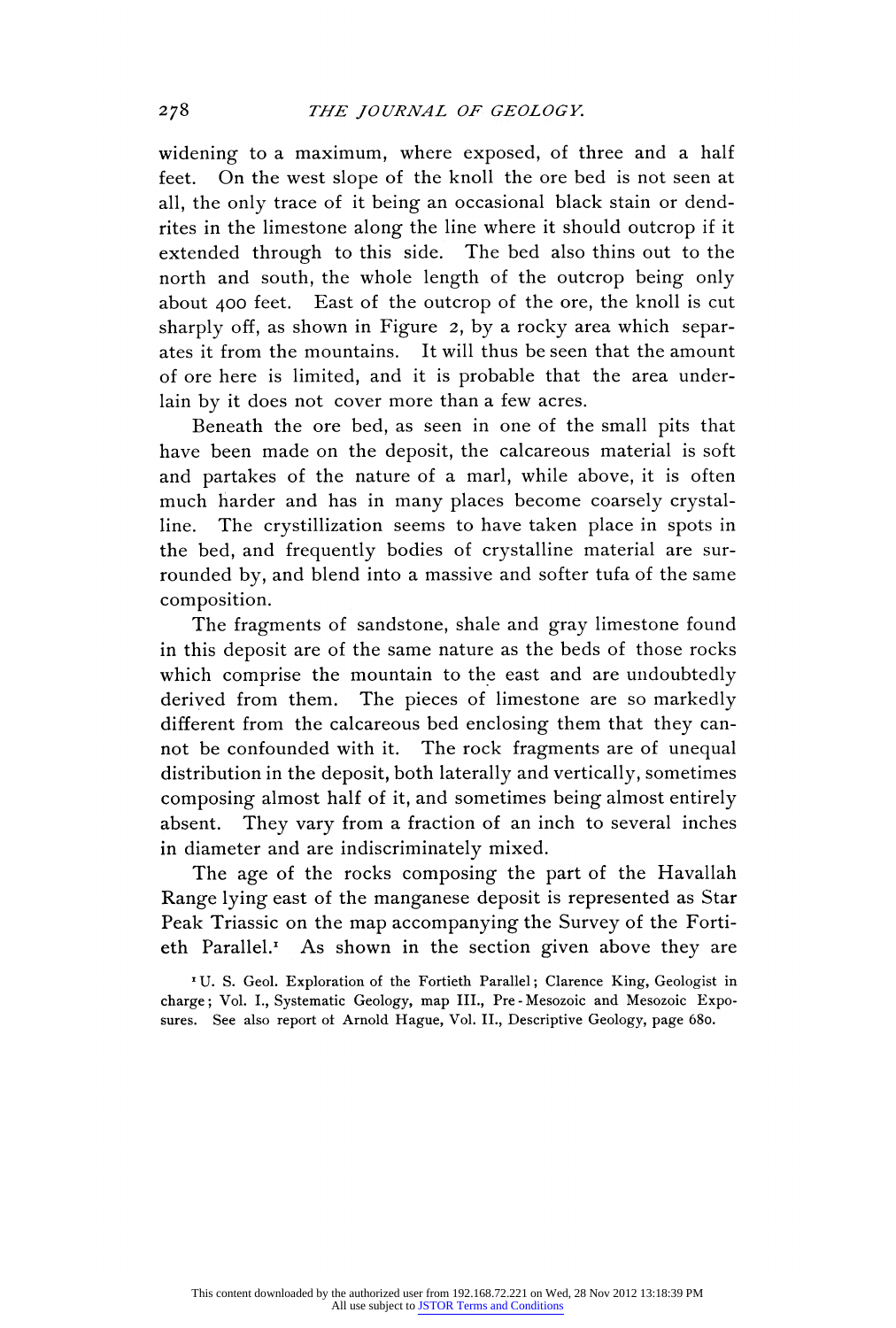**279** 

**composed of sandstones, shales and limestones dipping at steep**  The upturned edges of the rocks are well exposed from **the summit of the mountain to its base, where they are covered by the small knoll or mound containing the manganese deposit.** 

**The crest of the mountain is composed of a quartzite which is of a dark gray color, spotted with brown specks, of a granular structure, very hard and cut by numerous quartz veins. The lower beds of quartzite on the slopes resemble this one in all respects except that they show less trace of their original sandy structure and are more vitreous. The larger part of the slope of the mountain is composed of a more or less slaty shale. It is of a gray or purple color, contains large quantities of thin flakes of mica, has a wavy, undulating structure and in some places grades almost into a micaceous or talcose schist. The lower beds of shale are much thinner than this one, and in some places resemble it in general appearance, while in others they are more calcareous and blend into limestone. The shale which underlies the knoll containing the manganese (see figures) is of a light yellow color on its surface exposure, and is made up of thin**  friable laminæ. The limestone beds shown in Figure 2 are all **of much the same character; they are of a light or dark gray color, sometimes with a reddish tinge, generally massive, though occasionally showing a tendency to a semi- crystalline structure, and are frequently cut by veins of white crystalline calcite.** 

### **THE ORIGIN OF THE DEPOSIT.**

**The Golconda manganese deposit is in the arid region lying between the Rocky Mountains and the Sierra Nevada, and known as the "Great Basin." Parts of this region, as is wellknown, were, in Pleistocene, or Quaternary, times covered by several large inland bodies of water, of which lakes Bonneville and Lahontan, described respectively by G. K. Gilbert' and I. C. Russell," were the largest. In subsequent times these were** 

<sup>&</sup>lt;sup>1</sup> Lake Bonneville, Monograph U. S. Geological Survey, No. 1., 1890.

**<sup>2</sup>Geological History of Lake Lahontan, A Quaternary Lake of Northwestern Nevada, Monograph U. S. Geological Survey, No. XI., 1885.**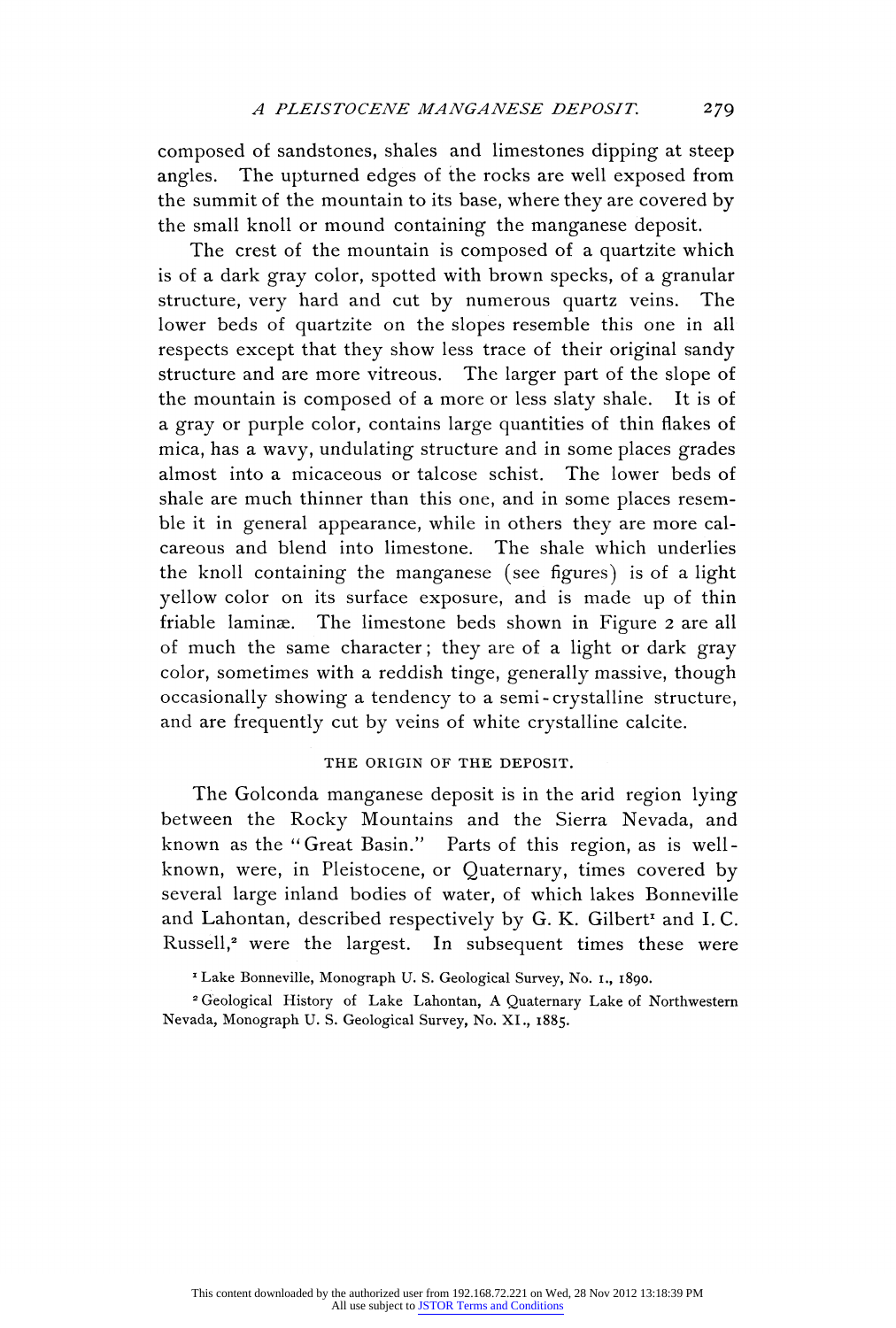**mostly dried up, and the only remains of them now are a series of much smaller lakes, occupying hollows in the bottoms of the old lake basins. Great Salt Lake is the modern representative of Lake Bonneville; and Tahoe, Winnemucca, Pyramid and other lakes occupy the basin of Lake Lahontan.** 

**The region about the manganese deposit is on the eastern edge of the area defined by Mr. Russell as the ancient bed of Lake Lahontan, and occupies a position at the head of what was once a small bay protruding about fifteen miles up what is now the valley of the Humboldt River. Mr. Russell,' in speaking of the lakes which formerly existed in the Great Basin, says: "Some of these old lakes had outlets to the sea, and were the**  sources of considerable rivers, others discharged into sister **lakes; a considerable number, however, did not rise high enough to find an outlet, but were entirely inclosed, as is the case with the Dead Sea, the Caspian, and many of the lakes of the Far West at the present time." Lake Lahontan did not overflow, and, therefore, the mineral matter brought to it in solution by tributary waters constantly increased in quantity; while the gradual evaporation of the lake steadily concentrated these mineral solutions until they arrived at a state of supersaturation, and were deposited as chemical precipitates. These were, according to Mr. Russell, largely of a calcareous nature, and were laid down as fringes on the margin of the lake at successive stages of evapora-**They are found now at different levels on the old lake **border, and mark the ancient shore lines. Mr. Russell has divided them into three classes of "tufas," differing considerably in physical character, and deposited at different levels during the desiccation of the lake. He has named them in the order of their chronological succession, "lithoid," "thinolitic," and "dendritic" tufas. From the analogy of the samples of tufa collected by the writer at the manganese deposit with the description of lithoid tufa given by Mr. Russell, and from the position that the deposit occupies in the old Lake Basin, it is probable that** 

<sup>1</sup> Geological History of Lake Lahontan, A Quaternary Lake of Northwestern **Nevada, Monograph U. S. Geological Survey, No. XI., 1885, page 6.**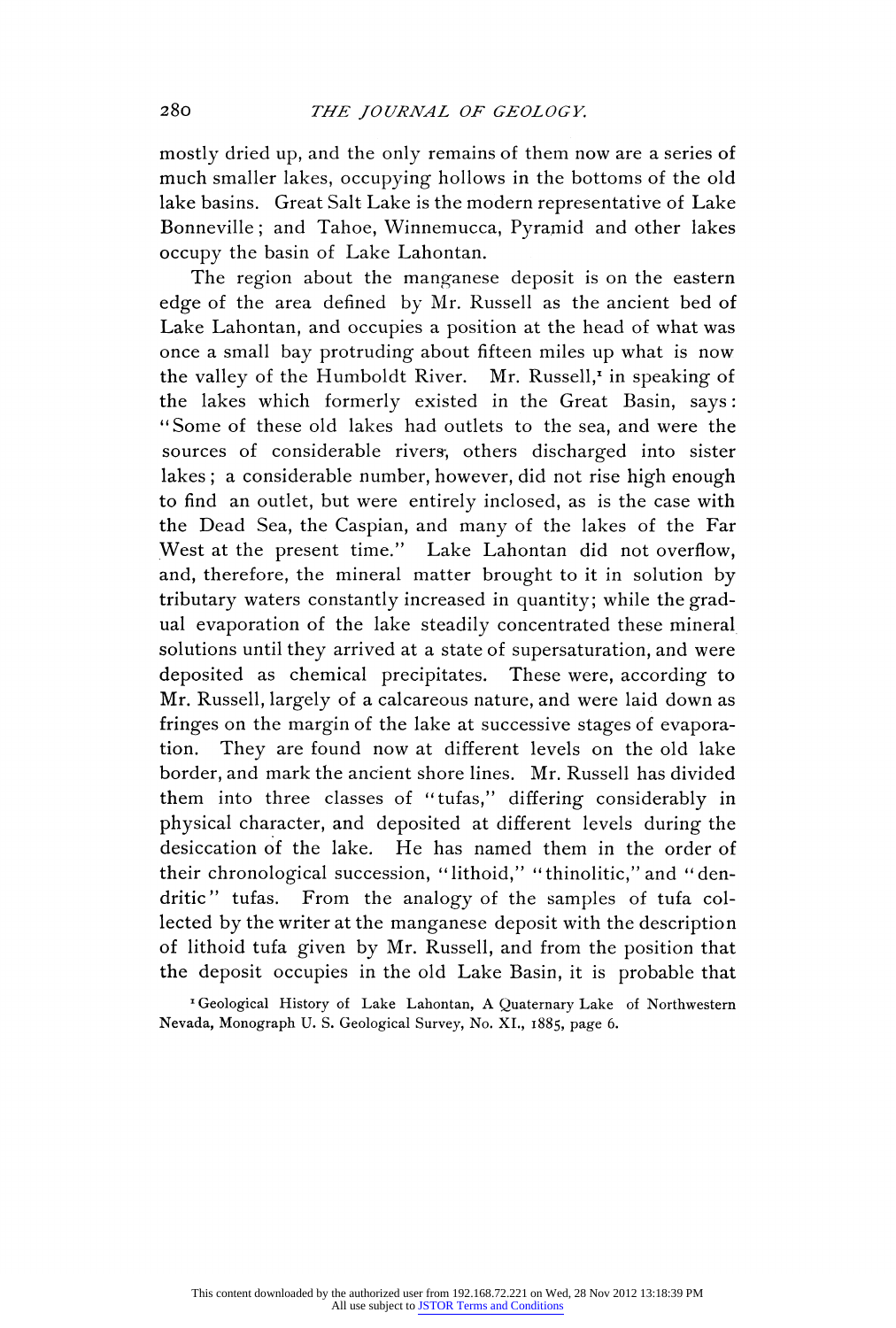**the calcareous material with which the Golconda manganese deposit is interbedded represents the lithoid tufa of Russell, and that the manganese itself is a local deposit not necessarily characteristic of the variety of tufa with which it is associated. In other words, the deposit represents a lenticular bed of manganese ore interstratified with a calcareous sediment, the latter having been chemically deposited from supersaturated lake waters. It will be seen in Fig. 2 that the manganese deposit occupies a basin in this tufa, that the basin was originally cut off on the east side by the rocks that formed the old shore line, and that it was bounded on its west side by the outer edge of the tufa terrace. Between these limits it extended a short distance up and down the lake shore. This position, as well as the nature of the ore, both tend to show that the bed was originally laid down as a shallow water deposit and subsequently covered over by a tufa similar to that which underlies it.** 

**It seems possible that the origin of the ore deposit was a local accumulation of manganese precipitated from spring waters. In support of this supposition it may be stated that at the town of Golconda there are, at the present time, a series of hot springs depositing a sinter highly charged with oxide of manganese. The source of this manganese in the spring waters may have been in the igneous rocks which cover large areas in the region in question, and give strong reactions for manganese. Another possible source of supply may have been in the stratified rocks already described as forming the mass of the mountain on the slope of which the deposit is situated, as both the quartzite and the limestone contain small quantities of manganese. The igneous rocks, however, contain a larger percentage of this material than the other rocks.** 

**As regards the mode of precipitation of the manganese, it is not probable that the ore was deposited simply by the gradual desiccation of the lake waters, as was the case with the lithoid tufa enclosing it, since, if this had been so, a far more general distribution of manganese than is seen in the tufa of the Lahontan basin would be expected. It seems more probable that the** 

**28I**